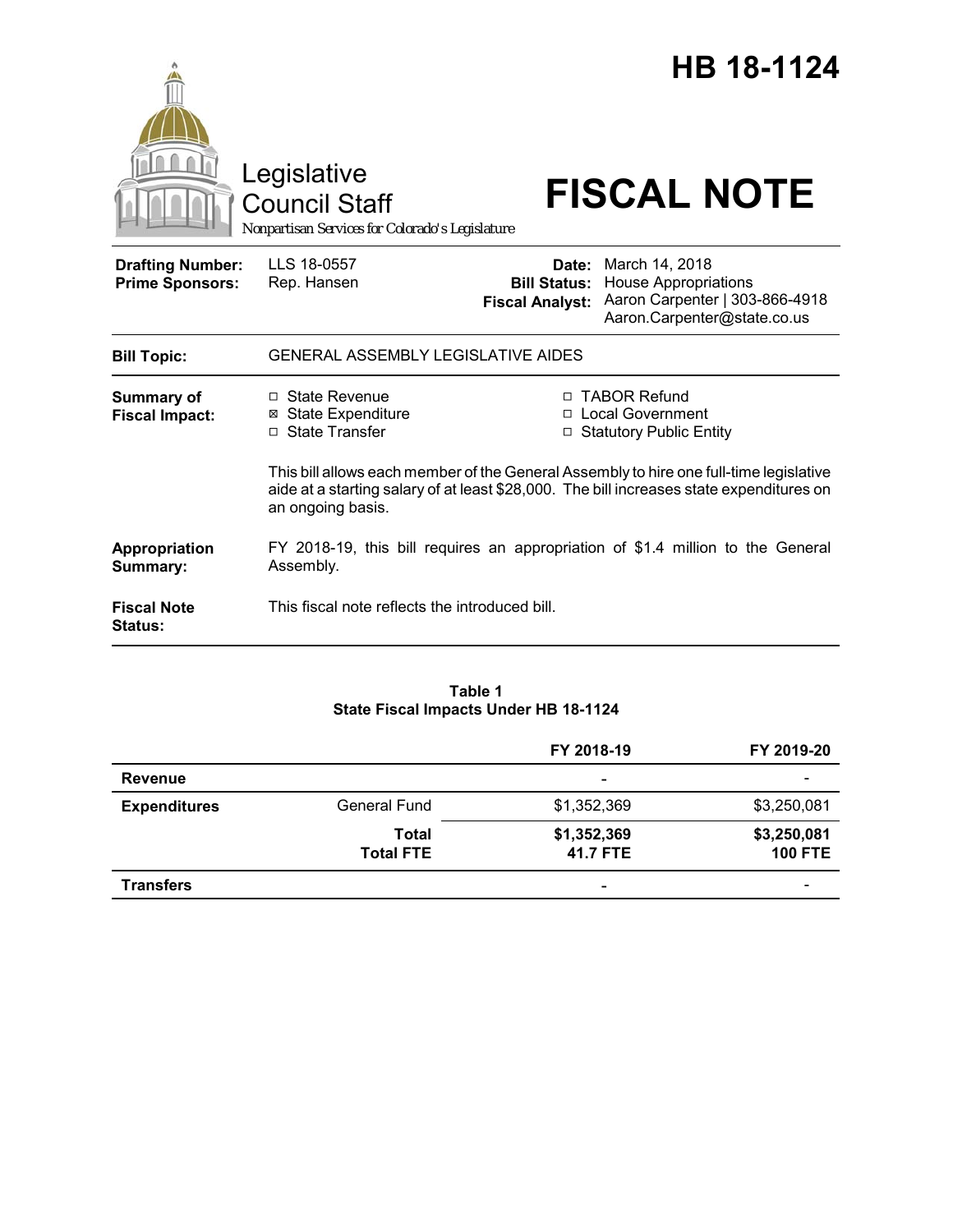March 14, 2018

### **Summary of Legislation**

Beginning January 1, 2019, each member of the General Assembly may hire one full-time legislative aide. No additional legislative aides are permitted for an individual member, but the majority and minority parties of each house may continue to employ additional staff to support their respective parties. The Executive Committee of the Legislative Council will establish annual salaries of no less than \$28,000 in FY 2018-19 and adjust this amount for inflation in future fiscal years.

### **Background**

For the current FY 2017-18 budget, the Legislative Department is appropriated \$1.3 million dollars for part-time legislative aides during the legislative session. The current budget does not include telephone, operating, benefits, or transportation costs. In addition, aides are not currently supplied with a state computer and do not undergo the same security check as state employees.

### **Assumptions**

This fiscal note assumes that every legislator will hire a full-time aide and that the salary will be \$28,000 in FY 2018-19 and \$28,672 in FY 2019-20. The salary in FY 2019-20 assumes that salaries will be increased by the rate of inflation or 2.4 percent, based on the December 2017 Legislative Council Staff forecast.

### **State Expenditures**

The bill increases state General Fund expenditures and workload to the General Assembly by \$1.4 million and 41.7 FTE in FY 2018-19 and by \$3.3 million and 100 FTE in FY 2019-20. The increase in expenditures is outlined in Table 2 and discussed below.

|                                                    | FY 2018-19  | FY 2019-20     |
|----------------------------------------------------|-------------|----------------|
| <b>Legislative Department</b>                      |             |                |
| <b>Personal Services</b>                           | \$700,058   | \$1,995,909    |
| <b>Operating Expenses and Capital Outlay Costs</b> | \$162,615   | \$95,000       |
| ID and security                                    | \$1.685     | \$1,180        |
| Transportation                                     | \$102,600   | \$205,200      |
| Employee Insurance                                 | \$322,682   | \$773,948      |
| <b>Supplemental Retirement Payments</b>            | \$62,729    | \$178,844      |
| FTE - Personal Services                            | 41.7 FTE    | <b>100 FTE</b> |
| <b>Total Cost</b>                                  | \$1,352,369 | \$3,250,081    |
| <b>Total FTE</b>                                   | 41.7 FTE    | <b>100 FTE</b> |

#### **Table 2 Expenditures Under HB 18-1124**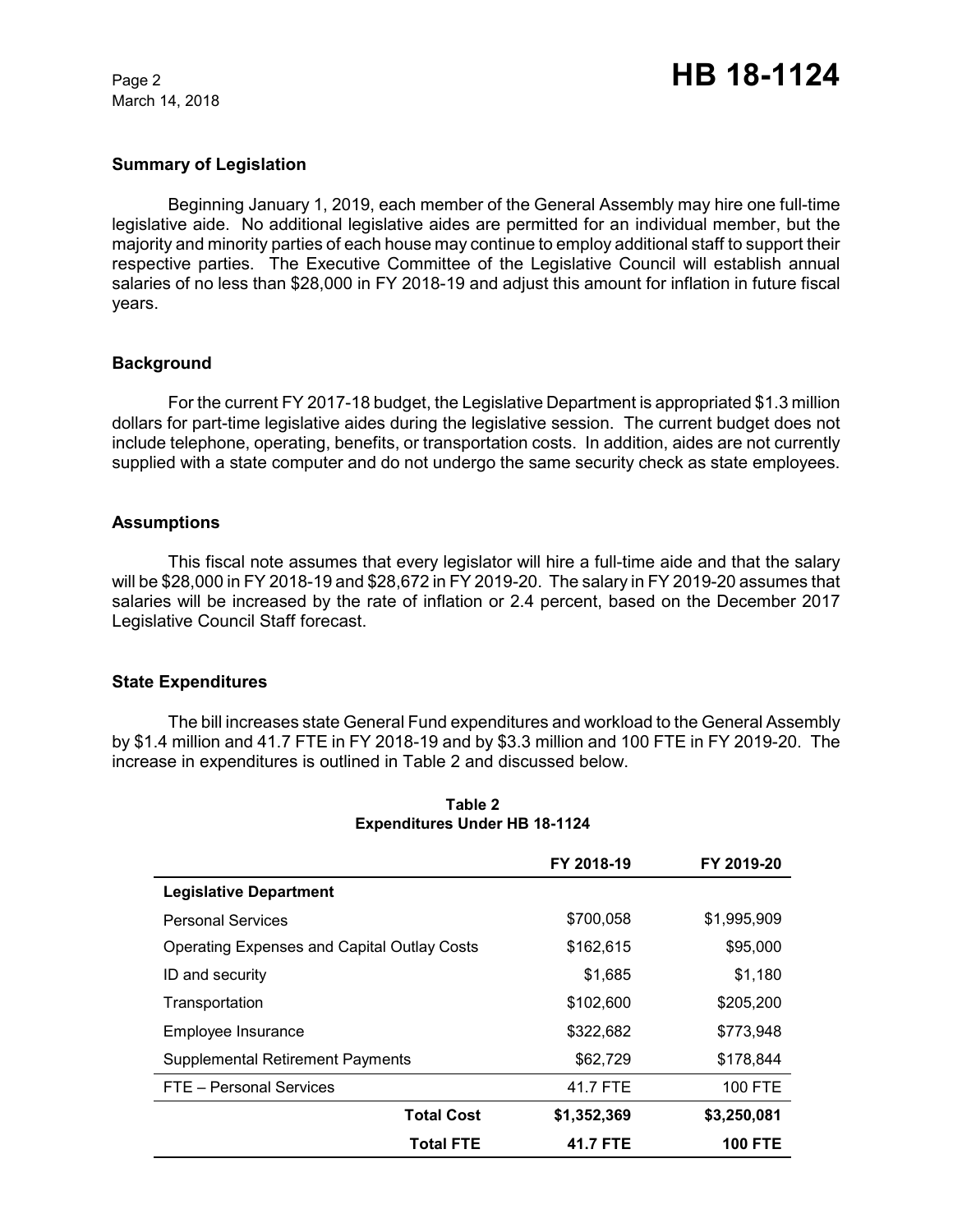March 14, 2018

**Personal Services.** This bill will increase personal services costs to the General Assembly by \$700,058 in FY 2018-19 and by \$2 million in FY 2019-20. For the current FY 2017-18, the Legislative Department allocated \$1,203,886 for personal service costs for current aides. Costs for FY 2018-19 are prorated and assume cost for additional aides will start on January 1, 2019. Operating expenses for phones and supplies and capital outlay costs are included and shown in Table 2. This assumes all 100 aides will receive a telephone line. Capital outlay costs in the first fiscal year include only computers and software, based on the assumption that existing furniture can be used and all 100 aides will require a new computer.

**ID costs and security.** Full time legislative employees undergo a name check and receive an identification card to gain access to the Capitol building. It is estimated that the cost of the card and the name check is \$16.85 per aide and all 100 existing aides will receive a name check in FY 2018-19. It is assumed, based on turnover numbers from the Senate from the last five years, that from one session to the next, there will be 70 new aides that will need receive a new card and name check.

**Transportation cost.** Each full-time legislative employee receives \$171 per month for transportation needs. In FY 2018-19, the cost for transportation is prorated for the effective date of the bill.

**Employee insurance and benefits costs.** Under the bill, employee insurance and supplemental employee retirement payments are estimated to be \$385,411 in FY 2018-19 and \$952,792 in FY 2019-20. The Legislative Department, in the current FY 2017-18, is appropriated \$107,876 for supplemental employee retirement payments.

**Legislative Council Staff.** Workload for Legislative Council Staff will increase to establish annual salaries for legislative aides. It is assumed that the increase in workload can be accomplished within existing appropriations.

**Department of Administration.** Workload and expenditures will increase for the Department of Administration (DPA) to provide identification cards to new staff. DPA requires \$1,000 reappropriated funds in FY 2018-19, and \$700 in FY 2019-20, or \$10 per card.

**Department of Public Safety.** The Department of Public Safety (DPS) requires \$685 in reappropriated funds in FY 2018-19 and \$480 in FY 2019-20, to complete security clearance checks for new staff at \$6 per check.

# **Effective Date**

The bill takes effect August 8, 2018, if the General Assembly adjourns on May 9, 2018, as scheduled, and no referendum petition is filed.

### **State Appropriations**

For FY 2018-19, the bill requires a General Fund appropriation to the General Assembly of \$1,352,369 and an allocation of 41.7 FTE. Of that amount, \$1,000 will be reappropriated to the Department of Administration and \$685 will be reappropriated to the Department of Public Safety.